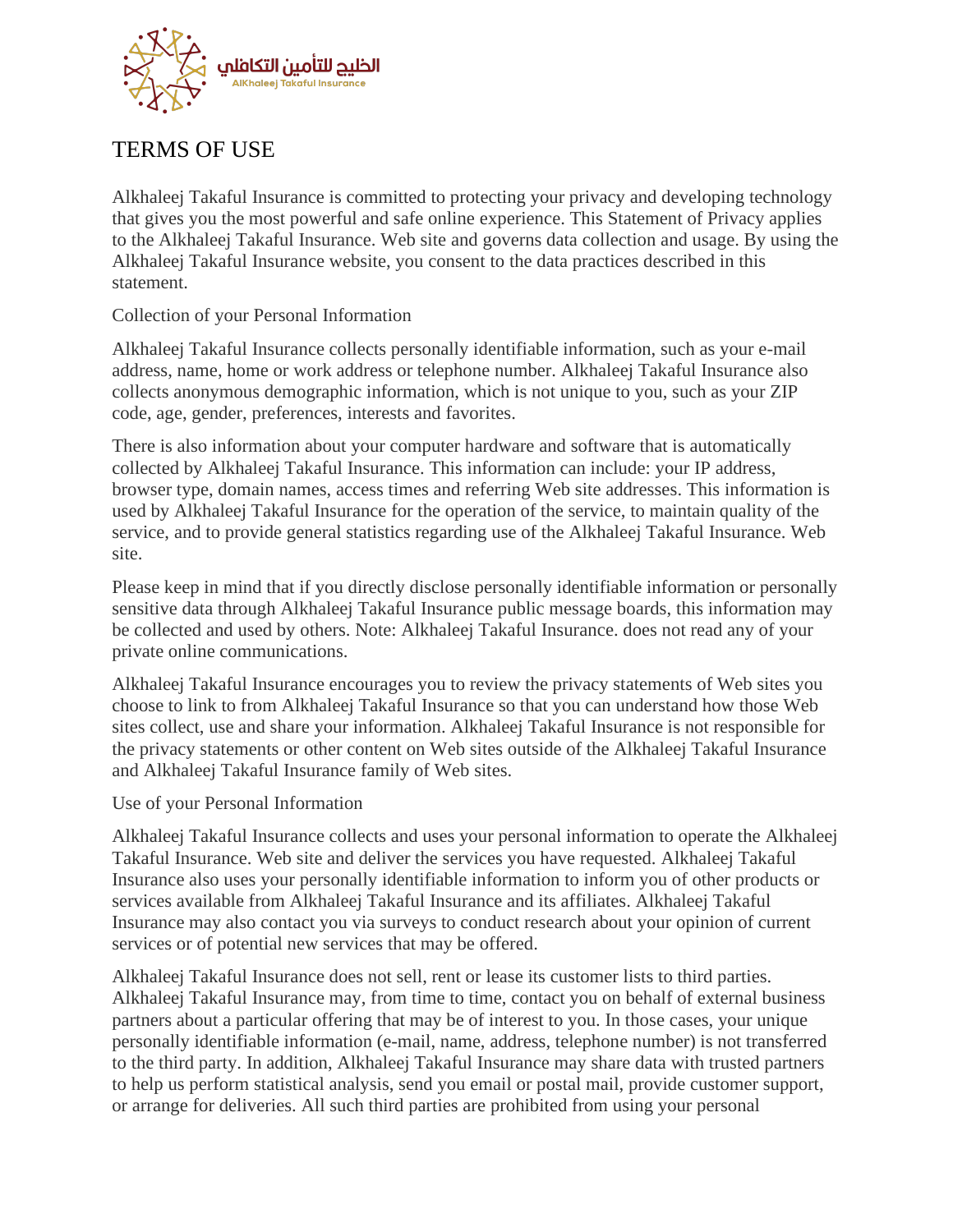information except to provide these services to Alkhaleej Takaful Insurance , and they are required to maintain the confidentiality of your information.

Alkhaleej Takaful Insurance does not use or disclose sensitive personal information, such as race, religion, or political affiliations, without your explicit consent.

Alkhaleej Takaful Insurance keeps track of the Web sites and pages our customers visit within Alkhaleej Takaful Insurance , in order to determine what Alkhaleej Takaful Insurance services are the most popular. This data is used to deliver customized content and advertising within Alkhaleej Takaful Insurance to customers whose behavior indicates that they are interested in a particular subject area.

Alkhaleej Takaful Insurance Web sites will disclose your personal information, without notice, only if required to do so by law or in the good faith belief that such action is necessary to: (a) conform to the edicts of the law or comply with legal process served on Alkhaleej Takaful Insurance or the site; (b) protect and defend the rights or property of Alkhaleej Takaful Insurance; and, (c) act under exigent circumstances to protect the personal safety of users of Alkhaleej Takaful Insurance , or the public.

#### Use of Cookies

Alkhaleej Takaful Insurance Web site use "cookies" to help you personalize your online experience. A cookie is a text file that is placed on your hard disk by a Web page server. Cookies cannot be used to run programs or deliver viruses to your computer. Cookies are uniquely assigned to you, and can only be read by a web server in the domain that issued the cookie to you.

One of the primary purposes of cookies is to provide a convenience feature to save you time. The purpose of a cookie is to tell the Web server that you have returned to a specific page. For example, if you personalize Alkhaleej Takaful Insurance pages, or register with Alkhaleej Takaful Insurance site or services, a cookie helps Alkhaleej Takaful Insurance to recall your specific information on subsequent visits. This simplifies the process of recording your personal information, such as billing addresses, shipping addresses, and so on. When you return to the same Alkhaleej Takaful Insurance Web site, the information you previously provided can be retrieved, so you can easily use the Alkhaleej Takaful Insurance features that you customized.

You have the ability to accept or decline cookies. Most Web browsers automatically accept cookies, but you can usually modify your browser setting to decline cookies if you prefer. If you choose to decline cookies, you may not be able to fully experience the interactive features of the Alkhaleej Takaful Insurance services or Web sites you visit.

#### Security of your Personal Information

Alkhaleej Takaful Insurance secures your personal information from unauthorized access, use or disclosure. Alkhaleej Takaful Insurance secures the personally identifiable information you provide on computer servers in a controlled, secure environment, protected from unauthorized access, use or disclosure. When personal information (such as a credit card number) is transmitted to other Web sites, it is protected through the use of encryption, such as the Secure Socket Layer (SSL) protocol.

Changes to this Statement